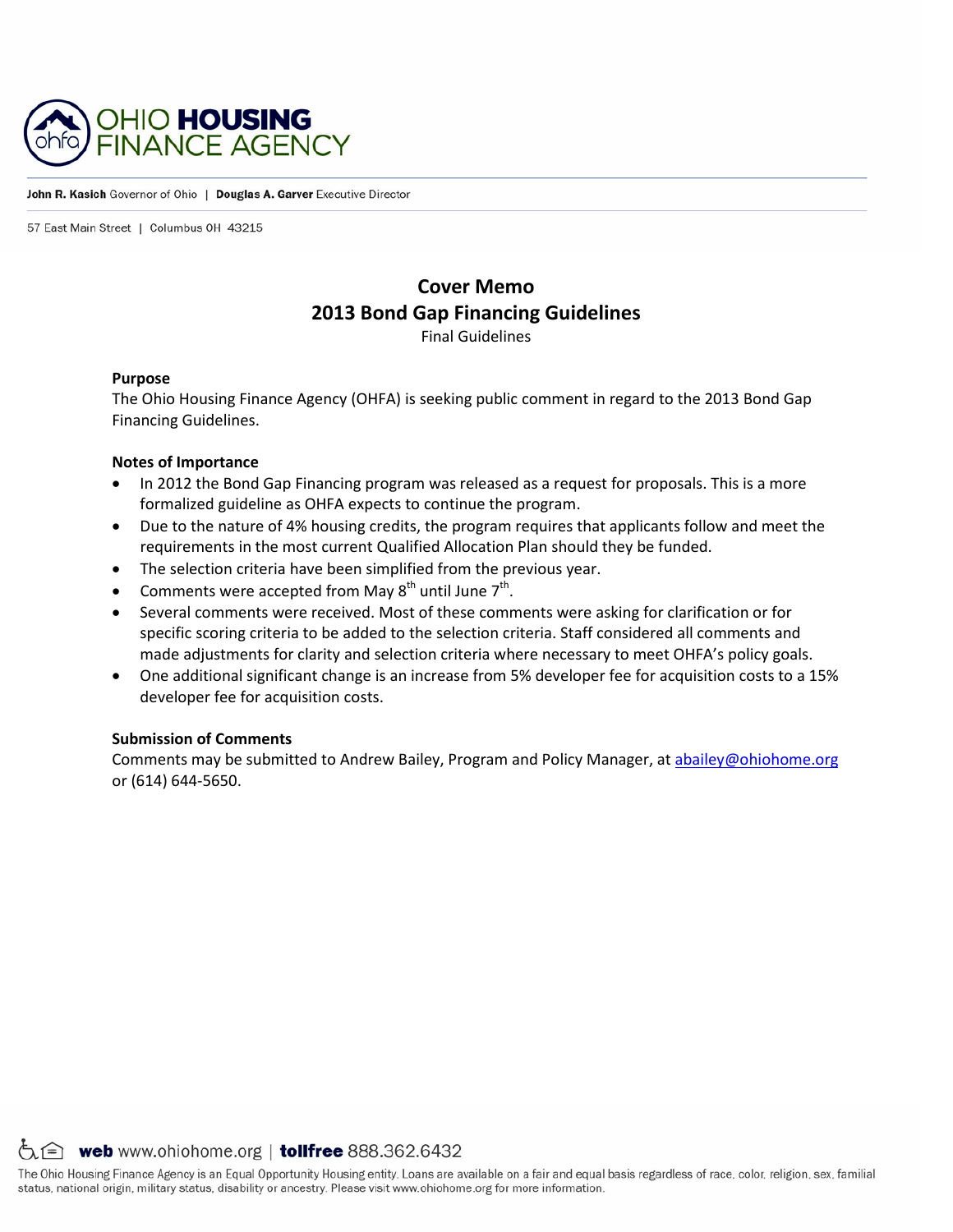# **Section 1: Program Information**

## **Purpose**

The goal of the Ohio Housing Finance Agency's (OHFA) Bond Gap Financing (BGF) Program is to provide financing to eligible affordable housing projects to increase, preserve, and/or improve the supply of decent, safe, affordable housing for low- and moderate-income persons and households in the State of Ohio. OHFA expects to fund approximately 300 units through the 2013 BGF program.

Questions concerning the BGF Program should be directed to staff via e-mail:

| Karen M. Banyai | kbanyai@ohiohome.org |
|-----------------|----------------------|
| Virgie Vaido    | vvaido@ohiohome.org  |
| Sylvia Ray      | seray@ohiohome.org   |

## **Funding Availability**

Approximately \$6 million in Ohio Housing Trust Fund (OHTF) will be available for the financing of new construction or the rehabilitation of rental units. Additional funding may also be available. The Ohio Housing Trust Fund provides funding to projects predominantly serving low- to moderate-income households with incomes at or below 50% of the area median gross income (AMGI). The OHTF gives preference to those projects that benefit households with incomes at or below 35% of the AMGI for the county in which the project is located, as established by the U.S. Department of Housing and Urban Development (HUD). Applicants receiving an award of OHTF dollars may be subject to State of Ohio prevailing wage rate rules.

Final BGF funding levels are subject to:

- Appropriation of funds to OHTF by the State Legislature;
- Allocation by the OHTF Advisory Committee; and
- Finalization and HUD approval of the State Consolidated Plan.

Funds may be awarded in the form of a loan or a grant. OHFA will refer to Ohio Revised Code Chapter 174, as well as the Code of Federal Regulations governing the use of OHTF funds used to meet HOME "match" requirements.

Funding requests are subject to approval from the OHFA Board.

OHFA will award OHTF dollars based on the need to meet set-aside requirements.

The 2013 BGF guidelines may be subject to change, pending developments in federal and state legislative requirements and/or OHFA policy.

### **Funding Limits**

Projects may request up to a maximum of \$1 million in gap financing.

Awards will be limited to one per developer.

### **Project Eligibility**

4% Low-Income Housing Tax Credit (LIHTC) projects that meet the requirements of the 2013 Qualified Allocation Plan (QAP) will be eligible to apply.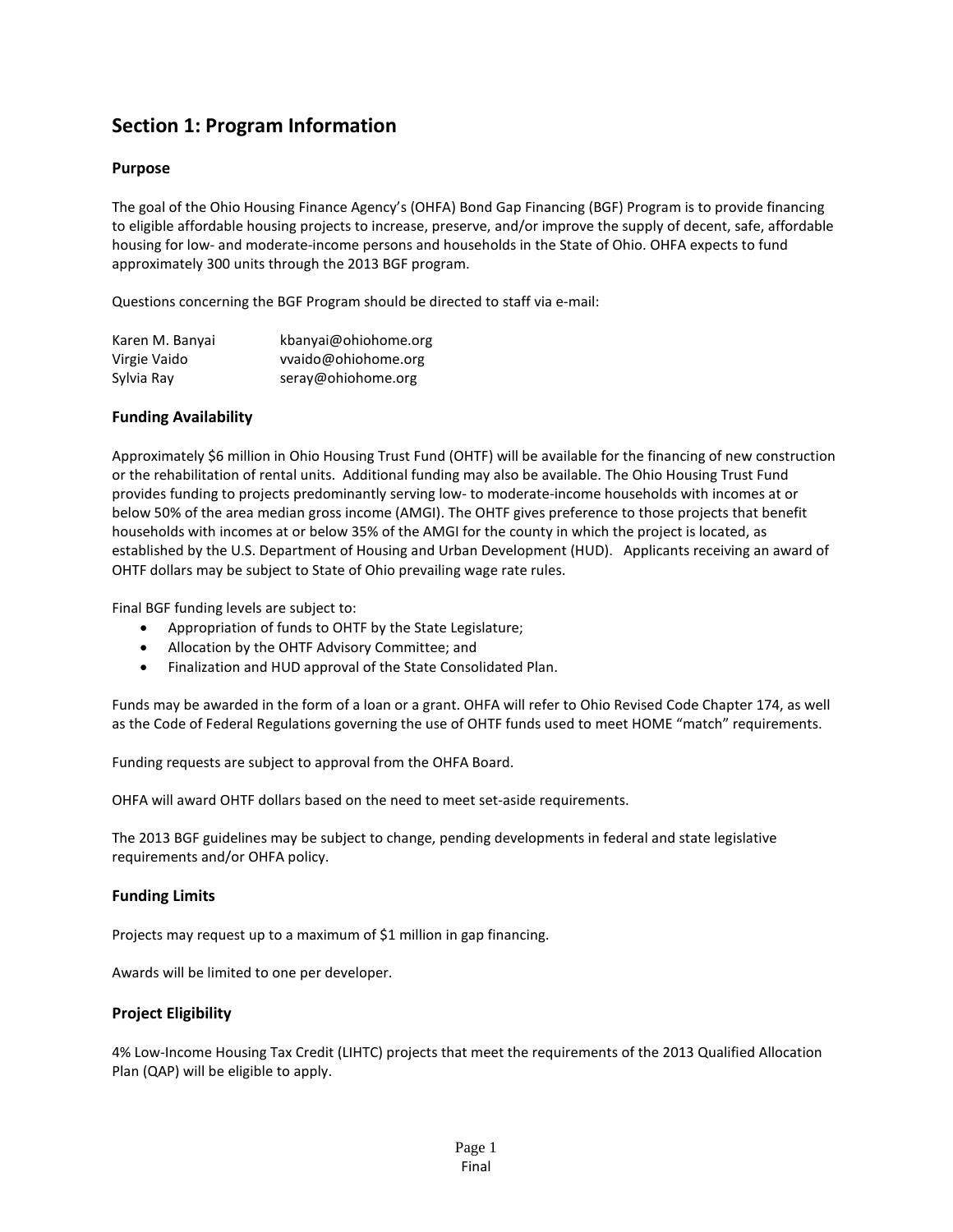All projects that receive funding will be required to follow and meet the 2014 QAP and Housing Credit Gap Financing Guidelines, where applicable or not outlined in these guidelines.

The following exceptions will apply:

- 1. Funds will only be available to projects that have not yet received or applied for an allocation of Housing Tax Credits or HDAP.
- 2. OHFA reserves the right to reject any application it determines to be significantly incomplete.
- 3. OHFA reserves the right to not allocate the entire amount of funds available or requested.
- 4. Projects must be completed and placed in service no later than four years after the date the OHFA Board approves the award of HDAP funds.

# **Section 2: Process and Project Selection**

### **BGF Program Calendar**

| August 15, 2013    | Deadline to submit requests for exceptions to program requirements             |
|--------------------|--------------------------------------------------------------------------------|
| September 19, 2013 | BGF proposals due<br>Proposal meetings may be required on a case by case basis |
| September 23, 2013 | Site visits begin                                                              |
| October 23, 2013   | Announcement of BGF awards                                                     |
| October 30, 2013   | Next steps meeting                                                             |
| February 6, 2014   | Final application deadline                                                     |

### **Exceptions to Program Requirements**

Any request for an exception to specific program requirements must be submitted by the date indicated in the Program Calendar. OHFA will consider such requests and issue decisions within one week of the proposal deadline.

### **Application Submissions**

All application materials for the 2013 BGF funding year must be submitted to the Office of Planning, Preservation & Development; OHFA, 57 East Main Street; Columbus, Ohio 43215. Applications must be received no later than 4:00 p.m. on the dates listed in the program calendar. Applicants must use the most current application available on the OHFA web site. All applications and supporting documentation must be submitted in digital format according to the Document Submission Procedure posted a[t http://www.ohiohome.org/lihtc/application.aspx.](http://www.ohiohome.org/lihtc/application.aspx)

### **Site Visits**

OHFA will conduct a site visit to gather information that will be used to help evaluate applications. The applicant must clearly mark the physical location of the site and provide a detailed map that depicts the roads leading to the site. Up to two representatives of the applicant who are familiar with the housing proposal are encouraged to accompany OHFA staff to answer any questions. The applicant may request in advance that additional representatives be present if necessary and acceptable to OHFA. Applicants for scattered-site projects must be available to provide a tour of the sites and neighborhoods. All site visits will be scheduled at a time convenient to OHFA review staff.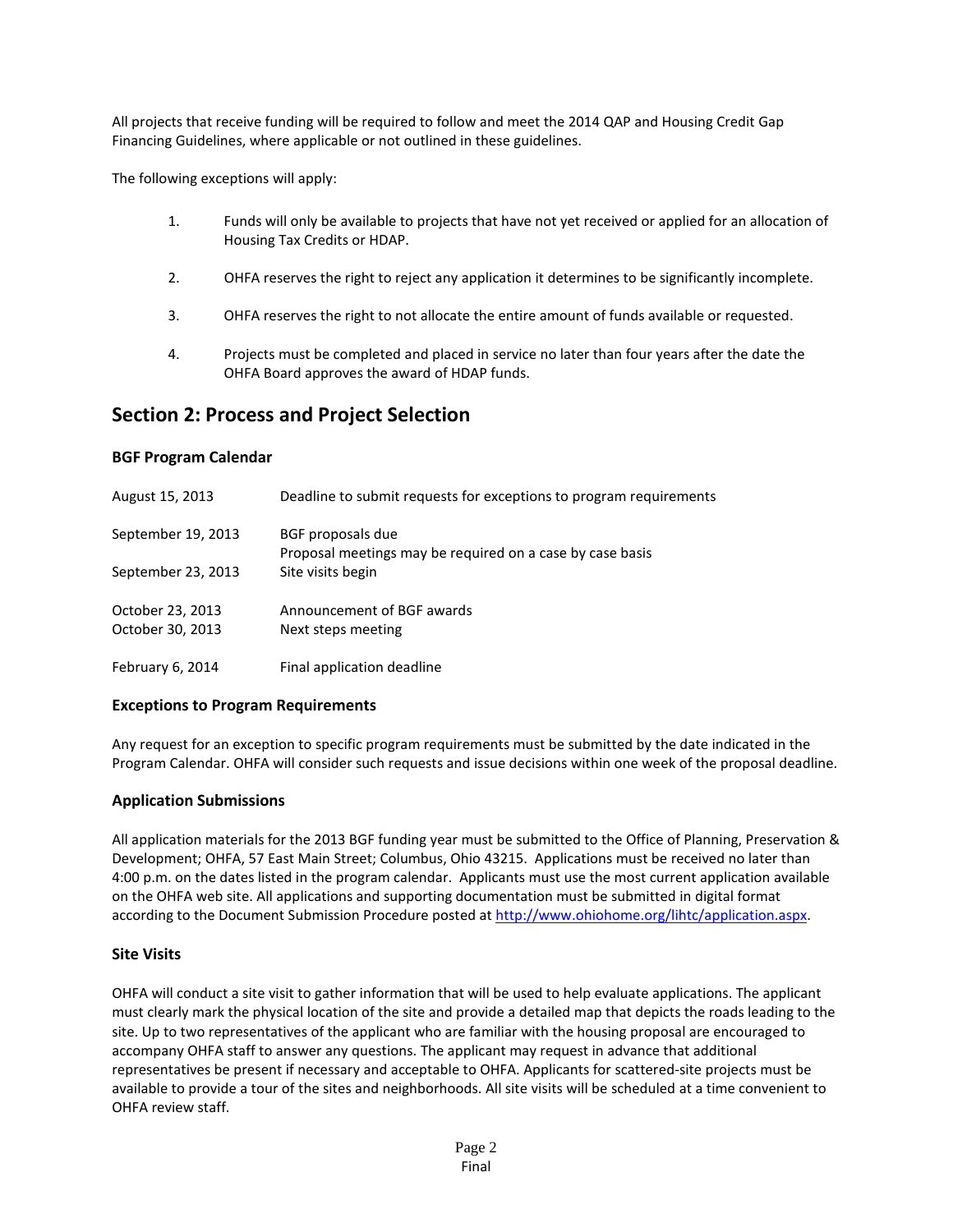## **Proposal Applications**

Proposal applications should include the following threshold criteria as defined in the 2013 QAP:

- 1. Complete Affordable Housing Funding Application
- 2. Project History Narrative (existing rental units only)
- 3. Narrative and supporting documentation explaining the competitive points being claimed by the applicant.
- 4. Evidence of Public Notification
- 5. Evidence of Site Control
- 6. Evidence of Zoning
- 7. Preliminary Architectural Plans & Specifications
- 8. Scope of Work (existing rental units only)
- 9. Capital Needs Assessment (existing rental units only)
- 10. A letter from the project's Bond Underwriter that outlines the proposed bond structure and all steps required, including a timeline, for closing the financing for the project
- 11. Identity of Interest Form
- 12. Market Study (new rental units only)
- 13. Audited financials or rent rolls for the past 5 years evidencing 93% occupancy or higher; or, a full market study (existing rental units only)

Proposals must meet the underwriting and programmatic requirements outlined in the 2013 QAP.

The only exception to the underwriting requirements in the 2013 QAP is that OHFA plans to allow a 15% developer fee on acquisition costs in the 2014 QAP and proposals may underwrite to that.

OHFA will consider the development team's ability to proceed quickly and close all financing in 2014 based on previous experience. OHFA will also consider total project costs and investment of its resources that are reasonable in an effort to produce units.

### **Competitive Selection Process**

Projects will be selected based on the strategic criteria outlined in this section. Points for each criterion will be awarded at the sole discretion of OHFA, based on how proposed applications meet the intent of the criteria and based on other applications submitted. OHFA may request further supporting documentation for any of the criteria in this section.

*Project Characteristics 40 Points*

Applications may receive a score of up to 40 points based on project characteristics. This score will be determined by the following criteria:

10 points will be awarded to projects that meet one of the following:

- The project is part of a comprehensive neighborhood revitalization effort that can be documented and certified by the local government as being part of their revitalization efforts.
- The project includes the preservation of three or more post year 15 LIHTC properties.
- The project includes HUD RAD or Choice Neighborhoods funding. Funds must account for at least 10% of the total development cost.
- The project includes the redevelopment of a vacant or foreclosed multifamily building.
- The project consists of the adaptive reuse of a building.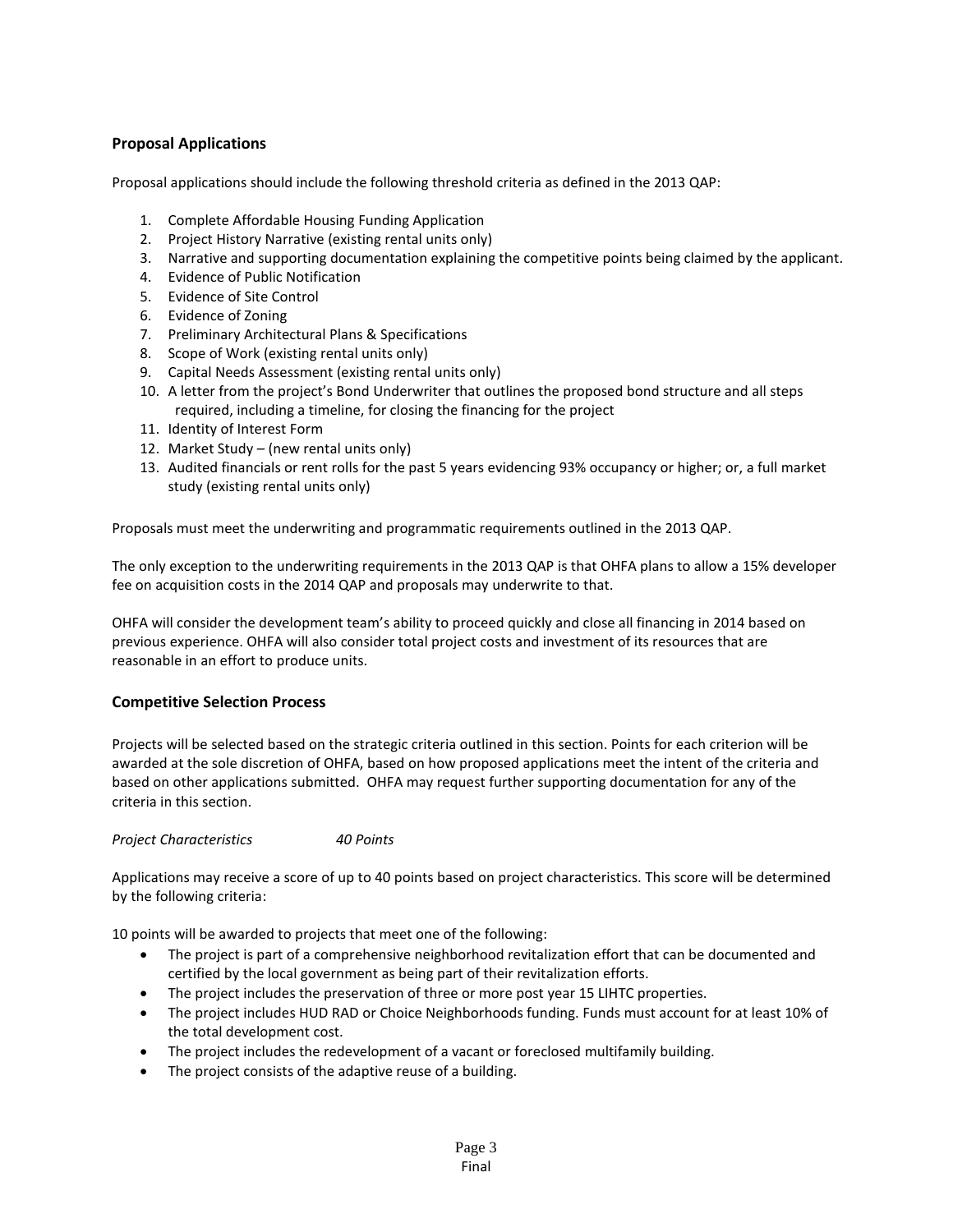10 points will be awarded to projects that meet one of the following:

- The project contains project based section 8 rental subsidy, or other subsidy, for at least 20% of the units.
- The project utilizes USDA 515 financing.
- The project sets aside 5% of the project's units to be occupied by 18% AMGI residents.
- The project is being developed by a state certified CHDO working in their service area. The CHDO must have a 51% general partnership interest.
- The project has an innovative feature that benefits the development, the residents, or results in cost savings. A narrative explaining the innovation must be submitted.

10 points will be awarded to projects that meet one of the following:

- The project is being developed in a non-QCT or high income census tract. A list of high income census tracts is available on OHFA's website.
- The project is being developed in a QCT that also received 10 points for being part of a comprehensive neighborhood revitalization effort.
- The project is being developed in an area where no previous development has taken place within a 2 mile radius using OHFA multifamily program funds for the population to be served.

10 points will be awarded to projects that will commit to successfully obtaining Enterprise Green Communities certification. Applicants do not need to apply to Enterprise Green Communities before being awarded funding.

OHFA reserves the right to offer waivers or alternatives to some Enterprise Green Communities criteria for projects that consist of moderate rehabilitation.

OHFA reserves the right to allow projects to substitute Enterprise Green Communities for LEED if the applicant is awarded or applying for Federal Home Loan Bank AHP funds, or if they will receive tax abatement if they obtain LEED certification.

*Financial Characteristics 30 Points*

Applications may receive a score of up to 30 points based on financial characteristics. This score will be determined by the following criteria:

- Up to 15 points will be awarded based on the applicant's ability to leverage non-OHFA resources in the development budget. Existing debt, LIHTC equity, and HDAP will not be counted as leverage in this category. Projects will be compared to other projects submitted, with preference for points being given to those with the most leverage.
- Up to 15 points will be awarded based on the applicant's ability to demonstrate that the project meets OHFA underwriting requirements. Projects will be compared to other projects ability to meet OHFA underwriting requirements, with preference being given to those projects that meet all OHFA underwriting requirements.

*Market Quality 20 Points*

Applications may receive a score of up to 20 points based on market quality characteristics. This score will be determined by the following criteria:

• Up to 20 points will be awarded for site characteristics. OHFA will consider both positive and negative site attributes as well as adjoining land uses.